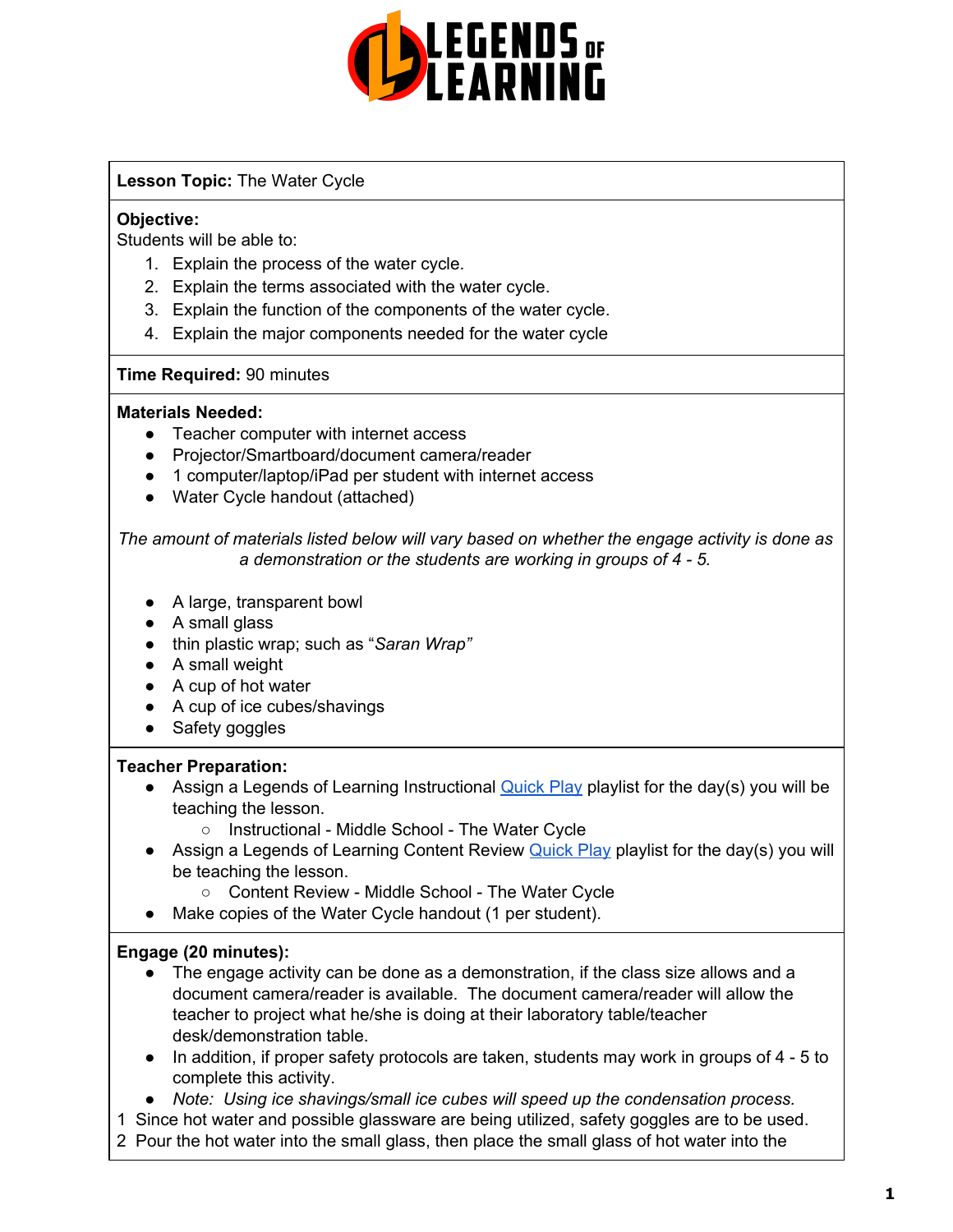

middle of the bowl.

3 Cover the bowl with plastic wrap and place the weight into the middle of the thin plastic wrap above

the glass. The weight will cause the plastic wrap to sink down a small amount.

4 Place the ice shavings onto the plastic wrap and spread it so it covers the top.

5 Students observe the changes that take place as the process of condensation occurs (it can take a

couple of minutes).

7 The teacher will ask students, "What is the source of energy for this model of the water cycle?"

• ANSWER: The hot cup of water inside the bowl.

8 The teacher will ask students, "How does this activity model the process of condensation?"

• ANSWER: The water droplets forming at the top of the plastic wrap, inside the bowl, is an example of condensation.

9 The teacher will say, "We have just demonstrated a portion of the water cycle. Today we will learn more about the water cycle. Think about this demonstration during today's lesson as we will refer back to it at the end of class."

# **Explore (25 minutes):**

- 1. Have your students sign in to Legends of [Learning](https://intercom.help/legends-of-learning/en/articles/2154920-students-joining-a-playlist). Instruct students to complete the Instructional playlist.
- 2. As students complete the assigned game, students should fill out the Water Cycle handout.
	- a. Based on your students' needs, the word bank may be left in or removed.
- 3. Assist students as needed during game play, pause playlist if you need to address content or questions to the entire class.

# **Explain (15 minutes):**

1 Review answers to Water Cycle Handout by drawing diagrams on the board or using the Smartboard.

2 Relate student knowledge to demonstration at the beginning of class.

- Which item was the source of energy? *(The hot cup of water.)*
- Was evaporation occurring? *(Yes, hot water from the cup was evaporating.)*
- Since evaporation is not visible, how do you know that evaporation was occurring? *(As the hot water rose, it came into contact with the cooler plastic wrap and began to condense.)*
- Was condensation visible? *(Yes, water droplets formed on the plastic wrap.)*
- What event modeled precipitation? *(As the water droplets became larger, they began to fall back into the pool of water in the bowl.)*
- Did percolation occur? *(Since the water is not being filtered through rocks, percolation did not occur in this water cycle model.)*
- Did crystallization occur? *(Since there was not any formation of ice inside the bowl, crystallization did not occur.)*

# **Elaborate (15 minutes):**

- 1. Explain to students that the drinking water that is available on Earth has been around since dinosaurs inhabited the earth.
- 2. Show students this short [video](https://www.youtube.com/watch?v=mimTmJEzlDo) on the water cycle.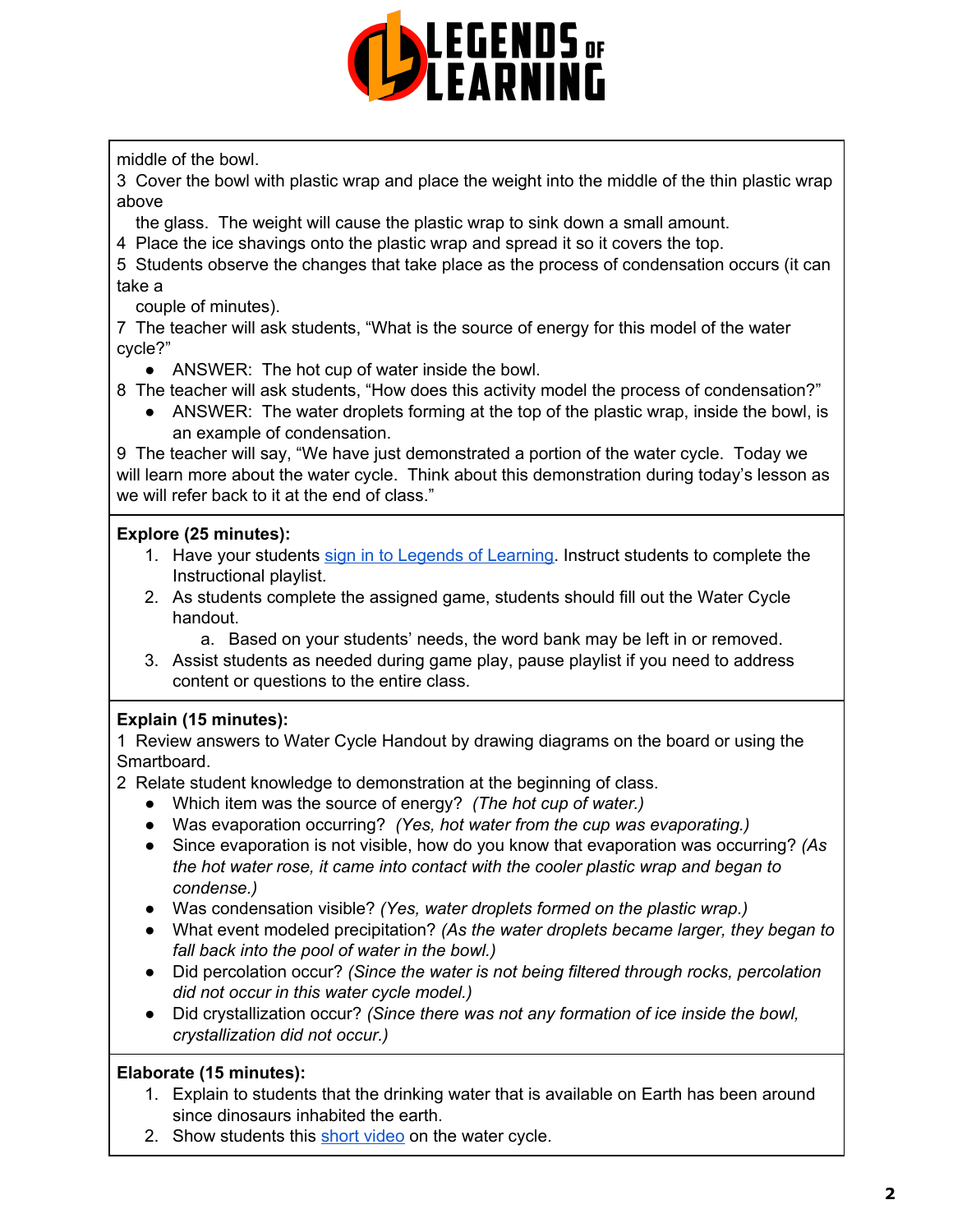

- 3. The teacher will ask the students, "What components are needed to make the water cycle function?"
	- a. ANSWER: water, the Sun's energy in the form of heat, and gravity.

#### **Evaluate (15 minutes):**

- 1. Have your students sign in to Legends of [Learning](https://intercom.help/legends-of-learning/en/articles/2154920-students-joining-a-playlist). Instruct students to complete the Content Review playlist.
- 2. [Analyze](https://intercom.help/legends-of-learning/en/articles/2154918-tracking-student-progress-and-performance) student results to determine what concepts need to be a focus for reteaching.

#### **Additional Lesson Strategies:**

- To use Legends for additional instruction, create a **[custom](https://intercom.help/legends-of-learning/en/articles/2154910-creating-a-playlist) playlist** with an [instructional](https://intercom.help/legends-of-learning/en/articles/3505828-types-of-games) [game](https://intercom.help/legends-of-learning/en/articles/3505828-types-of-games) and pre and post [assessment.](https://intercom.help/legends-of-learning/en/articles/2154913-adding-assessments-to-a-playlist)
- To use Legends for a quick formative [assessment](https://intercom.help/legends-of-learning/en/articles/2154913-adding-assessments-to-a-playlist), create a 5-question assessment in a **playlist**
- To use Legends for a student-directed experience, create a [targeted](https://intercom.help/legends-of-learning/en/articles/3340814-targeted-freeplay) freeplay playlist.
- Encourage students to play on their own at home in Legends of Learning: [Awakening](https://intercom.help/legends-of-learning/en/articles/2425490-legends-of-learning-awakening) for a student-driven experience including avatars, battling, and quests all centered around topics they are covering in class.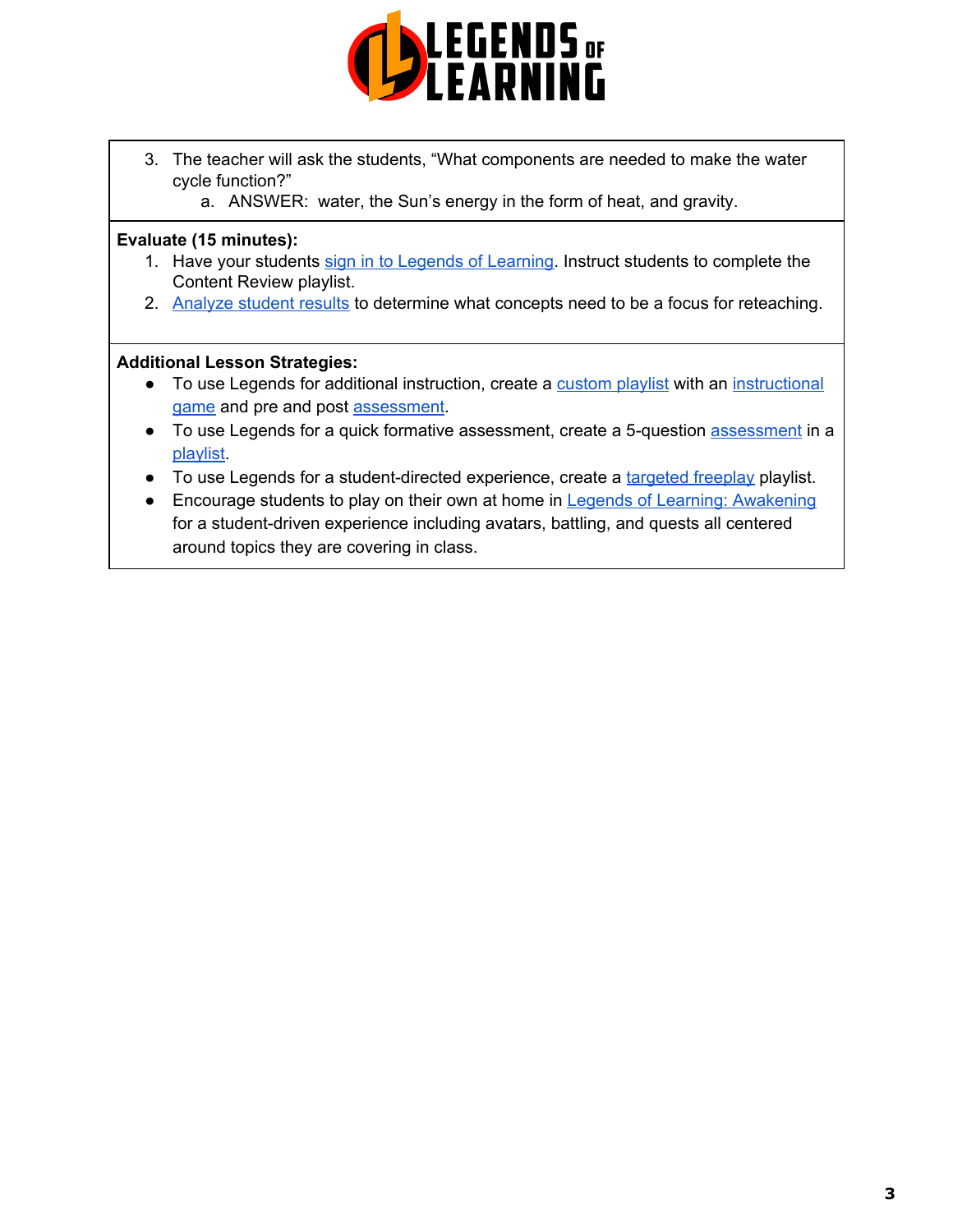

# **Water Cycle**

Name:

**Directions:** While playing the first game in Legends of Learning called *Water Cycle*, use what you learn to complete the diagrams and answer the questions below.



Word Bank: percolation, evaporation, precipitation, condensation, transpiration

6 What makes water an interesting chemical compound?

- **A** Water can exist as a liquid.
- **B** Water can exist as a solid (ice).
- **C** Water can exist as a gas (vapor).
- **D** All of the above.
- 7 What is the driving force for the water cycle?